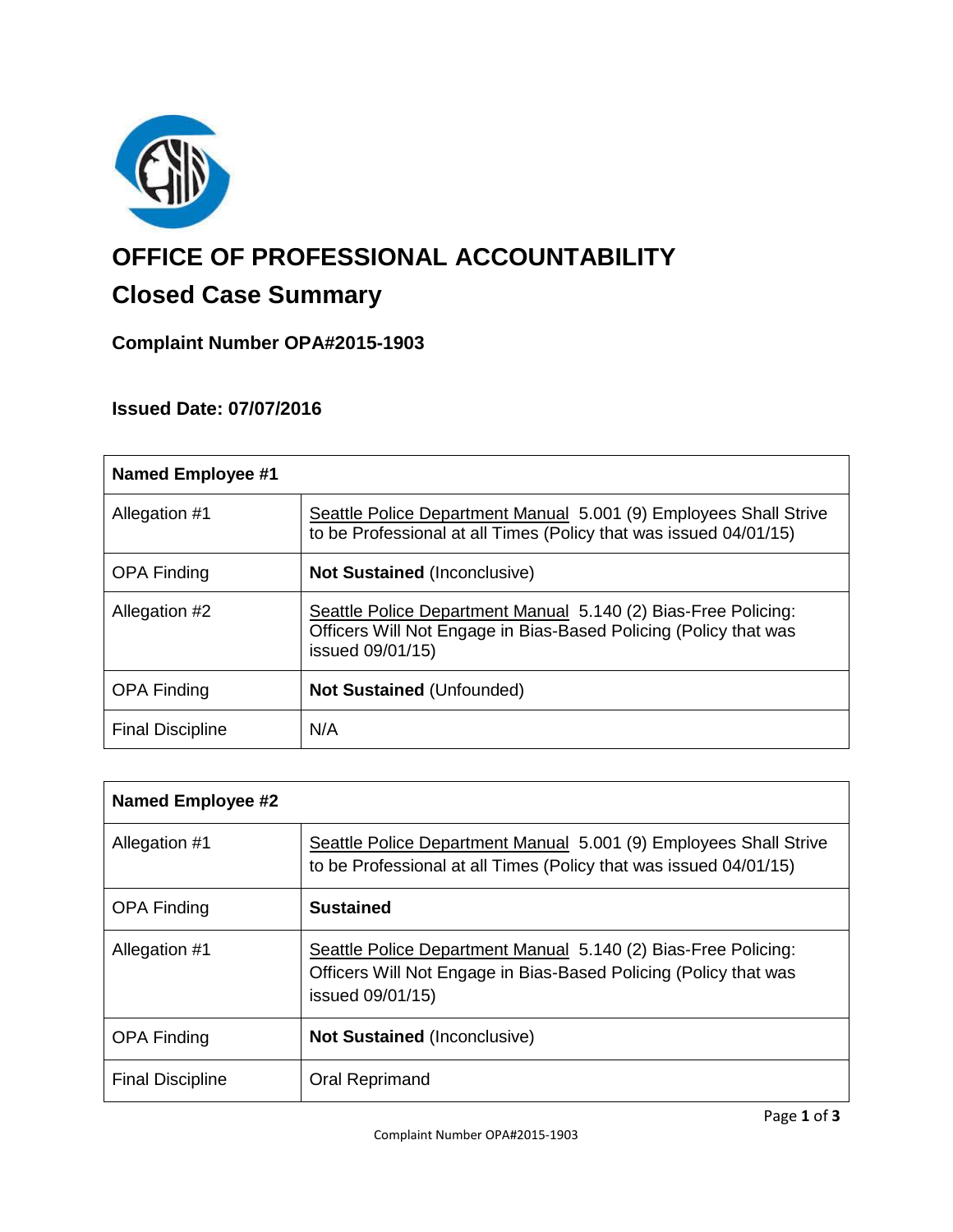# **INCIDENT SYNOPSIS**

The Named Employees were in a two-officer police car and responded to a call with the In-Car Video (ICV) system activated.

## **COMPLAINT**

The complainant, the Force Review Unit, alleged that the Named Employees made negative comments about other drivers based on their race or ethnicity. OPA added the additional allegation of inappropriate language and comments recorded on the In-Car Video (ICV).

# **INVESTIGATION**

The OPA investigation included the following actions:

- 1. Interview of the complainant
- 2. Search for and review of all relevant records and other evidence
- 3. Review of In-Car Videos
- 4. Interviews of SPD employees

# **ANALYSIS AND CONCLUSION**

The Named Employees were in a two-officer police car. While responding to a call with the In-Care Video (ICV) system activated, Named Employee #1 can be heard on the ICV using a profanity in connection with another word or phrase. OPA was unable to determine what the profanity was being used to modify. SPD policy does not prohibit all use of profanity, only that which is "directed as an insult." There was not a preponderance of evidence to either prove or disprove that Named Employee #1's use of profanity in this case had violated the policy by using it as an insult. The OPA investigation found no evidence to support the allegation of Bias-Based Policing against Named Employee #1.

Named Employee #2 can be heard on the ICV saying something about "Asian". OPA concluded the complete phrase used was "another Asian." Named Employee #2 denied saying that and, instead, reported he said "Oh, he's Asian." The preponderance of evidence supports the conclusion that Named Employee #2 was using this phrase with the word "Asian" in reference to a driver he saw. Such use of racial designators in this context is indicative of racial stereotyping, at best, or racial bias, at worst. In either case, it could reasonably be interpreted as an insult and, therefore, in violation of SPD Policy § 5.001(9) which prohibits "language that is derogatory, contemptuous or disrespectful toward any person." While the phrase "another [oh, he's] Asian" uttered by Named Employee #2 is not proof of racial stereotyping or bias on the part of Named Employee #2, it does raise such a concern. Due to a lack of additional evidence to either prove or disprove this allegation, the OPA Director recommended a finding of Not Sustained (Inconclusive).